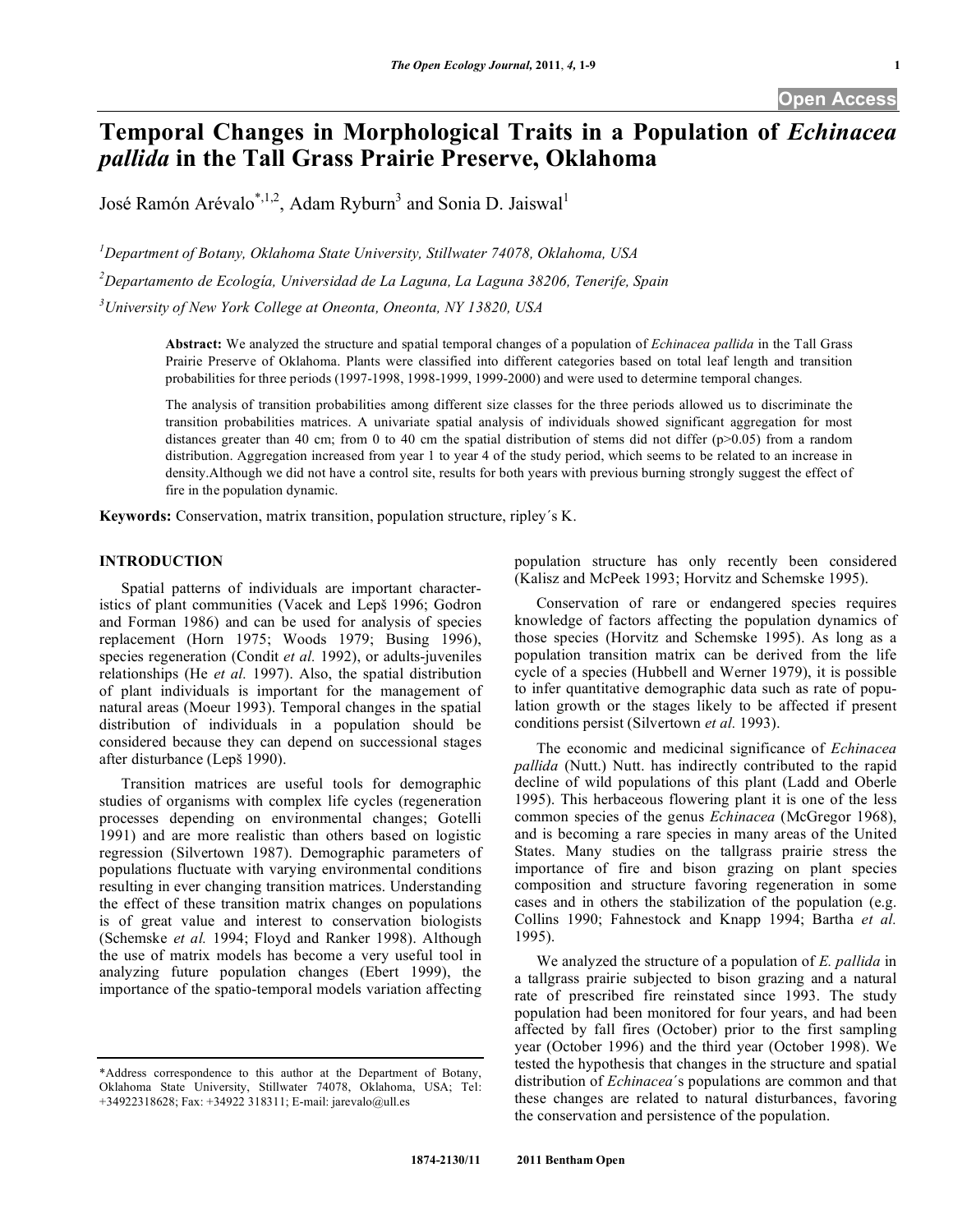# **MATERIAL AND METHODS**

### **Study Site**

The study was conducted in a zone of the Tall Grass Prairie Preserve (TGP) in Osage County, Oklahoma (36°49'N, 96°23'W) where bisons were present. The preserve encompasses a natural area of approximately 15,800 ha owned and managed by The Nature Conservancy (TNC).

The management program of this preserve is focused to restore a remnant of the tallgrass prairie landscape in Oklahoma (Hamilton 1996). Prescribed burns are conducted throughout the year: dormant spring burns (March-April), late growing season burns (July-September), and dormant fall burns (October-November). Locations are selected for burning according to the fuel load of the vegetation as well as other management decisions as the maintenance of natural rate of fires (1fire/2 years; Hamilton 1996). Weather parameters remained around historic averages for this area during the sampling period. Mean temperature and total precipitation were  $15.8^{\circ}$ C and 1060 mm, respectively, for the study period (Oklahoma Climatological Survey 2002).

# **The Species**

*Echinacea pallida* is a new world species and is geographically widespread throughout the eastern half of the United States and parts of Southern Canada (McGregor 1968; Snyder *et al.* 1994). *E. pallida* (Nutt.) Nutt, is a herbaceous perennial forb which grows 40 - 90 cm tall. The hirsute stems are mostly simple and occasionally branched. This species has alternate leaves about 10 - 30 cm in length (McGregor 1977). It is a hemicryptophyte (McGregor 1968) with no vegetative reproduction. The life cycle is that of a polycarpic perennial (Cronquist 1980) and has a long lifespam. It germinates in spring (Snyder *et al.* 1994), flowering in summer (May - July) and plants of this species have a high survivorship rate (Dickerson, Longren and Hadle 1981). Leaves duration lasts from early spring to autumn, achene maturity is from summer to autumn, and dispersal of achenes is from autumn to winter (Hemmerly 1976). *Echinacea pallida* has a transient seed bank (Johnson and Anderson 1986).

# **Sampling Design**

We selected one population of *E. pallida* located within the preserve where bison grazing and fire have been restored. In this population we selected a  $100 \times 100$  m plot. Within this area, we randomly selected five 10 x 10 m plots. We monitored the *Echinacea* population at the individual plant level. The location of each plant was marked by an aluminum tag nailed into the ground and mapped using Cartesian coordinates. For each individual plant, we recorded the following information: number of flowering heads, number of stems, height of each flowering head and stem (cm), number of leaves, and length of each leaf (cm). We considered recruitment as the new individuals that appeared in a sampling and were not present in the previous one (we assumed that dormancy is uncommon in this species). The plots were sampled in June from 1997 to 2000.

#### **Statistical Analysis**

Plants were classified into categories in order to construct transition matrices. We based stage categories on size using the sum of all the leaf lengths as the parameter to discriminate among categories (Table **1a**). This is considered a good estimator of the development of the plant (Valverde and Silvertown 1997). In general, plants with a total leaf length less than 25 cm do not produce flowers (pers. observation). Dormancy was uncommon (plants that grew up after being considered dead the previous year) and affected less than 0.01 % of the total individuals. We used a fixed number of categories in order make comparisons among periods. We were unable to include fecundity in the study. However, use of matrixes allowed us to obtain a picture of the changes in the population structure for the study periods.

**Table 1a. Stage Categories Used to Describe the Population Dynamics of** *Echinacea pallida*

| <b>Stage</b>     | <b>Class</b> | Plant size $(*)$ |
|------------------|--------------|------------------|
| Pre-reproductive |              | $<$ 24.9 cm      |
| Stage 2          |              | 25-99.9 cm       |
| Stage 3          |              | 100-199.9 cm     |
| Stage 4          |              | 200-299.9 cm     |
| Stage 5          |              | $> 300$ cm       |

(\*) sum of all leaf length per plant.

Potential fates of *Echinacea pallida* in different stages are shown in Table **1b**. The transition coefficient a42 indicates the probability of a plant in size class 2 to progress to size class 4 in the next year. A transition probability of a35 indicates the probability of a plant in size class 5 to revert to class 3 during the next year. The information of newly recruited individuals was included next in every coming year in the calculations of the transition matrices. Although we were unable to include fecundity (due to the inability to assign new individuals to the different size classes), the matrix represents the transition of the individuals to either larger classes or regression or remaining in the same class. This information can be visualized easily in a transition matrix.

**Table 1b. Potential Fates of** *Echinacea pallida* **in a Basic Population Matrix**

| a11 | a12 | a13 | a14 | a15 | ald |
|-----|-----|-----|-----|-----|-----|
| a21 | a22 | a23 | a24 | a25 | a2d |
| a31 | a32 | a33 | a34 | a35 | a3d |
| a41 | a42 | a43 | a44 | a45 | a4d |
| a51 | a52 | a53 | a54 | a55 | a5d |

We compared the frequency transition matrices from the plots of each period using the Pearson correlation coefficient to test for significant differences in the distribution of individuals at the different stages (for a  $p<0.05$ ). The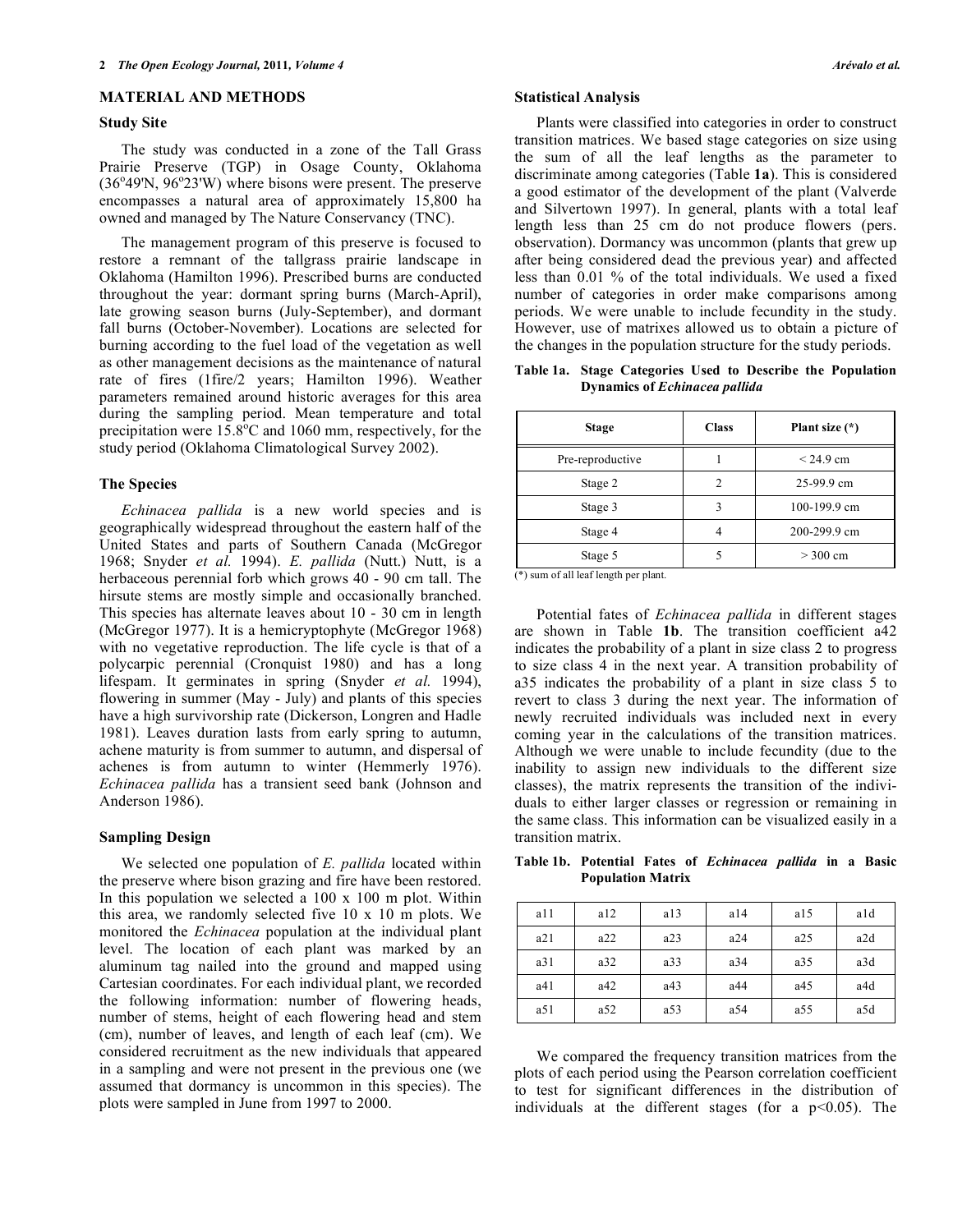#### *Temporal Changes in an Echinacea pallida Population The Open Ecology Journal,* **2011***, Volume 4* **3**

correlation index indicates if the variability in the transition coefficients is either different or not. In the case of non significance, the data of the five plots in each period were pooled to obtain only one matrix for each period (1997-1998, 1998-1999, 1999-2000).

Matrices are stationary if the elements of the transition probability matrices do not change over time (Usher 1992). To test the temporal stationary of the transition matrices (between the three periods analyzed) we used the test of Anderson and Goodman (1957), defined as

$$
-2(\ln \lambda) = 2 \sum_{i=1}^{m} \sum_{j=1}^{m} \sum_{t=1}^{T} n_{ij}(t) \ln(p_{ij}(t) / p_{ij})
$$

Where  $p_{ij}(t)$  is the element of the i<sup>th</sup> row and j<sup>th</sup> column of each matrix and  $p_{ij}$  is the element for the average probability matrix value.  $-2(\ln \lambda)$  is distributed asymptotically as  $\chi^2$  with *m* (*m*-1)(*T*-1) degrees of freedom (where *m* is the number of stages and *T* the number of series).

We studied the spatial distributions of *Echinacea pallida* in the five plots for the four different years using the Ripley's univariate  $K_1(t)$  function modified by Szwagrzyk (1992). Also, spatial distributions of new individuals (juveniles) of the three years were analyzed. This function determines the consistency of the empirical distribution of distances among individuals with the Poisson expectations (Szwagrzyk and Czerwczak 1990), and is given by the equation:

$$
K_1(t) = \frac{v(A)}{n^2} \sum_{x \in A} \sum_{y \in A \cup B} 1_{(0,t]}(d(x,y))
$$

In this analysis each analyzed plot was divided into the inner circle (A) and the buffer zone (B), where: *n*=number of individuals per plot;  $v(A)$  = the area of study plot inner circle;  $t =$  distance between individuals;  $x, y =$  points of the Euclidean distance between points x and y.

The  $K_1(t)$  function is transformed into a function  $L_1(t)$  as follow:

$$
L_1(t) = \left(\frac{k_1(t)}{\pi}\right)^{0.5}
$$

The buffer zones were included to solve the problem of edges effects (Ripley 1977). To detect departure from complete spatial randomness (CSR), constant approximate confidence intervals were established by accepting the value  $\pm$  1.42 (A/n-1)<sup>0.5</sup> where: *A* is the area of the inner circle, and  $n$  is the number of trees in the plot, as a reasonable approximation of the 5% significance points (Ripley 1979).

Spatial distribution of individuals of *Echinacea pallida* was analyzed with the modified univariate  $K_1(t)$  function. Transforming  $K_1(t)$  to  $W_k$  allowed us to graphically present the results by displaying the pattern across multiple scales. The indicator  $W_k$  was used to estimate the departure of the individual's distribution from CSR (Szwagrzyk 1990) as follows:

$$
W_k = \frac{\max\left(L_1(t) - t\right)}{S} * sign\left(L_1(t) - t\right)
$$

where  $\max(L_1(t) - t)$  = maximal deviation of the L<sub>1</sub>(t) function from CSR;  $S =$  the width of the confidence interval; sign (L<sub>1</sub>(t)-t) = -1.0, if L<sub>1</sub>(t)-t<0; sign (L<sub>1</sub>(t)-t) = 1.0, if L<sub>1</sub>(t) $t>0$ .

Values of  $W_k$  < -1 indicate regular distribution of the individuals, while values  $> 1$  indicate clumped distribution or aggregation. When the spatial distribution of stems at agiven distance do not differ from a random distribution (a Monte Carlo test using 200 iterations of randomly generated *x, y* coordinates), the value of the curve at that distance was zero. When significant aggregation was detected, the values of the curve were positive and higher than 1 (these values increased depending on the differences among the expected and the observed values). Negative values <-1 indicated significant repulsion at the given distance.

To test differences among recruitment, mortality, and number of flower heads in each size class with respect to a given period, we used a two factor analysis of variance (ANOVA,  $n=5$ ,  $a=3$ ,  $p<0.05$ ) for that class and year. In order to determine statistical differences among the groups, we used the post-hoc Tukey test  $(p<0.05)$  to detect differences within a given class. Basic statistical methods were performed according to Zar (1984) and were applied using the SPSS statistical package (SPSS 1997).

#### **RESULTS**

At the sampling period, plant cover almost reached 100% in all plots with occasional rocks or bare soil patches. Differences in the number of individuals, recruitment and mortality were detected. The number of individuals of *Echinacea pallida* increased in the five plots from 1997 to 1999 and decreased in 2000 (Table **2a**). Only two plots showed a decrease in the number of individuals when such number was analyzed plot by plot (Table **2a**). Both plots showed the highest density of individuals in 1999. Recruitment rate was higher in 1999 (0.35; Table **2b**), than in 1998 (0.22) and 2000 (0.25). Mortality (Table **2c**) showed a different pattern, with the highest rate of mortality (0.38) in 2000, followed by 1999 with 0.10 and 1998 with 0.01.

Recruitment (number of individuals recruited from each class) did not differ among periods for size classes 2, 3 and 5. The analysis of classes 1 and 4 revealed significant differences ( $p$ <0.05), there was a higher recruitment in class 1 and lower recruitment in class 4 (Fig. **1a**) in 1997-1998 than in the others periods. Mortality showed a more distinct pattern, with lower mortality for all classes in 1997-1998 (Fig. **1b**). We found no significant differences  $(p>0.05)$  in mortality for class 5 (Fig. **1c**). There were higher numbers of flowers (p<0.05) in 1998 and 2000 with respect to 1999 and 2001 for classes 3, 4 and 5.

Table **3** shows the transition probability matrices calculated from the pooled data of the five plots. Previously, we determined that the five frequency transition matrices of each period did show significant differences in the coefficient values using the Pearson correlation coefficient; all combinations of matrices for each period were significant  $(p< 0.01$  for n=25).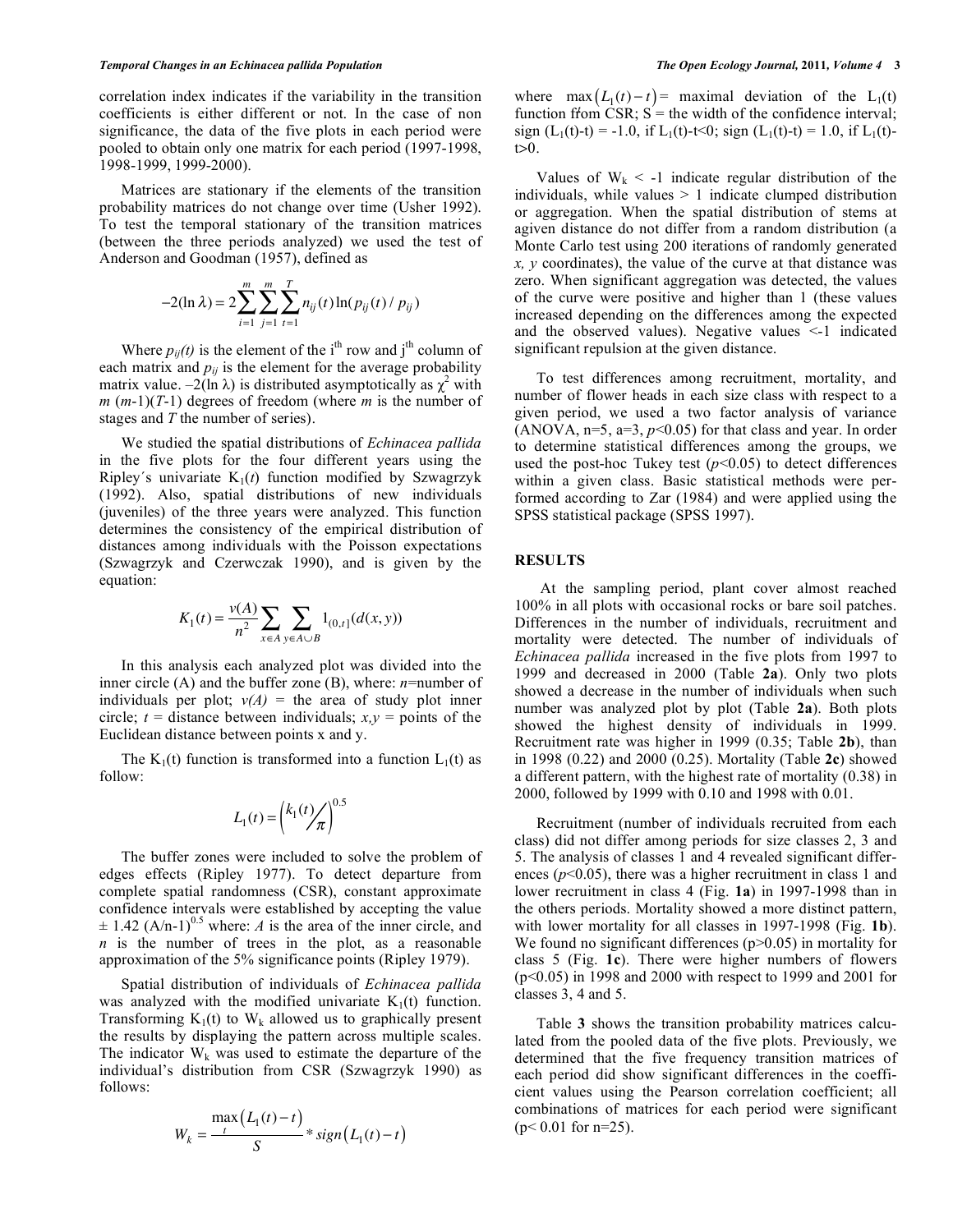#### **4** *The Open Ecology Journal,* **2011***, Volume 4 Arévalo et al.*

**Table 2. Echinacea Individual's Density (Individuals/100 m<sup>2</sup> ) in the Five Plots Randomly Selected for the Population. a) Density of all Individuals in the Plot. b) Recruitment Density during each Study Period (RR: Recruitment Rate. c) Mortality Density during Period (MR.: Mortality Rate)**

The results for the test of temporal stationary indicated that the transition probability matrix was different for the period 1997-1998 than for that in 1998-1999 [having a - 2(lnλ)= 1750, gl: 80, *p*< 0.01], but not from for period 1999- 2000 [ $-2(\ln\lambda)$ =  $-40.5$ , gl:80, non significant]. Also, the period 1998-1999 was significantly different from that in 1999- 2000 [-2(lnλ)= 345, gl: 80, *p*< 0.01]. When we compared these results with those obtained during the October prescribed fires, the calculated matrices were different before than after the October prescribe fires.

We represented graphically (Fig. **2**) the percentage of transition coefficients that indicated either change or promotion or reversion or death. Coefficients indicated a higher percentage of promotion in the season without the

previous October fire (1998-1999), while no change and reversion was detected for the others. It is important to indicate that mortality became very high in the last season.

# **Table 3. Transition Matrix Coefficients**

| 1997-1998 |        |        |        |        |        |  |  |  |  |
|-----------|--------|--------|--------|--------|--------|--|--|--|--|
|           | class1 | class2 | class3 | class4 | class5 |  |  |  |  |
| class1    | 0.518  | 0.130  | 0.038  | 0.085  | 0.016  |  |  |  |  |
| class2    | 0.441  | 0.648  | 0.395  | 0.137  | 0.048  |  |  |  |  |
| class3    | 0.021  | 0.182  | 0.421  | 0.385  | 0.339  |  |  |  |  |
| class4    | 0.005  | 0.016  | 0.120  | 0.231  | 0.161  |  |  |  |  |
| class5    | 0.000  | 0.007  | 0.019  | 0.145  | 0.419  |  |  |  |  |
|           |        |        |        |        |        |  |  |  |  |
| 1998-1999 |        |        |        |        |        |  |  |  |  |
|           | class1 | class2 | class3 | class4 | class5 |  |  |  |  |
| class1    | 0.181  | 0.023  | 0.011  | 0.010  | 0.000  |  |  |  |  |
| class2    | 0.391  | 0.163  | 0.027  | 0.000  | 0.000  |  |  |  |  |
| class3    | 0.095  | 0.390  | 0.202  | 0.092  | 0.036  |  |  |  |  |
| class4    | 0.038  | 0.162  | 0.286  | 0.112  | 0.073  |  |  |  |  |
| class5    | 0.014  | 0.091  | 0.390  | 0.724  | 0.836  |  |  |  |  |
|           |        |        |        |        |        |  |  |  |  |
| 1999-2000 |        |        |        |        |        |  |  |  |  |
|           | class1 | class2 | class3 | class4 | class5 |  |  |  |  |
| class1    | 0.207  | 0.051  | 0.018  | 0.003  | 0.003  |  |  |  |  |
| class2    | 0.375  | 0.417  | 0.167  | 0.078  | 0.030  |  |  |  |  |
| class3    | 0.014  | 0.139  | 0.305  | 0.201  | 0.105  |  |  |  |  |
| class4    | 0.020  | 0.015  | 0.134  | 0.235  | 0.178  |  |  |  |  |
| class5    | 0.006  | 0.003  | 0.066  | 0.184  | 0.388  |  |  |  |  |

Fig. (3) shows the  $W_k$  transformation of the univariate Ripley´s K1 for individuals of *Echinacea pallida* during the four study years. The spatial distribution showed a general significant aggregation (W<sub>k</sub> $>1$ ,  $p<0.05$ ). There was some variation from this general pattern between years and plots: at short distances (< 40 cm) a random spatial distribution was detected in most plots and years. Plot 1 did not show aggregation at any distance in 1997, and plot 2 in1998. The analysis revealed a strong aggregation tendency of plot 4 in 1997, and plot 2 in 2000.

Juveniles showed a highly variable spatial distribution between plots and years. In 1998, only plots 1 and 5 showed significant aggregation less than 1 m. In 1999, the general pattern was a significant aggregation (except for plot 1). In 2000, plot 2 was the only one with a marked aggregation (Fig. **4**). The Wt index generally indicated lower aggregation for juveniles than for *Echinacea pallida* stems.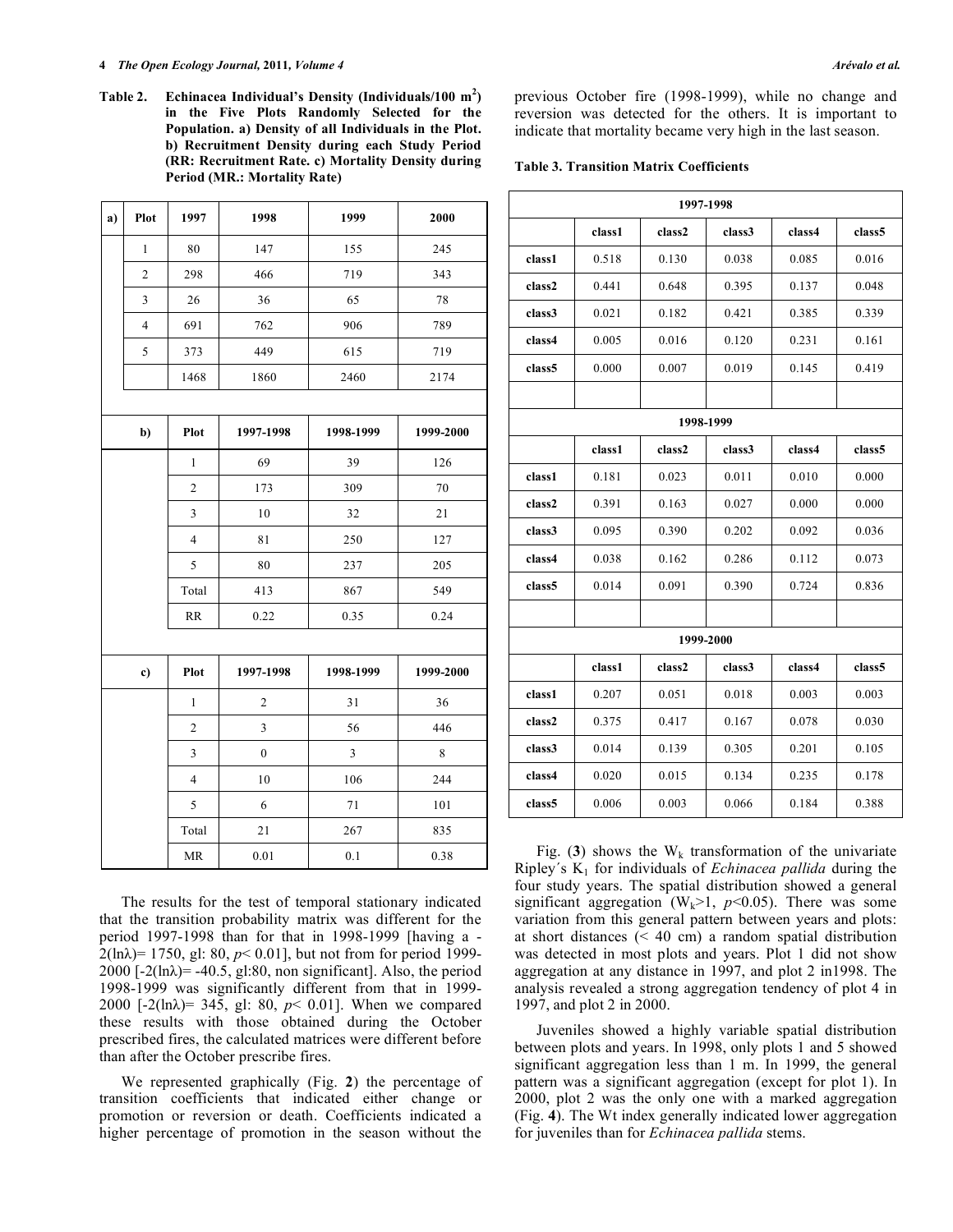

**Fig. (1).** Population parameters of *Echinacea pallida*. a) Recruitment, calculated as the number of individuals recruited in each class for the three periods; b) Mortality, calculated as the percentage of individuals of each size class that died from one period to the next, and c) number of flower heads, calculated as the mean number of flowering heads produced per individual of each size class. Identical letters above the bars indicate non-significant differences ( $p$ >0.05). Histograms are the mean + SD of n=5.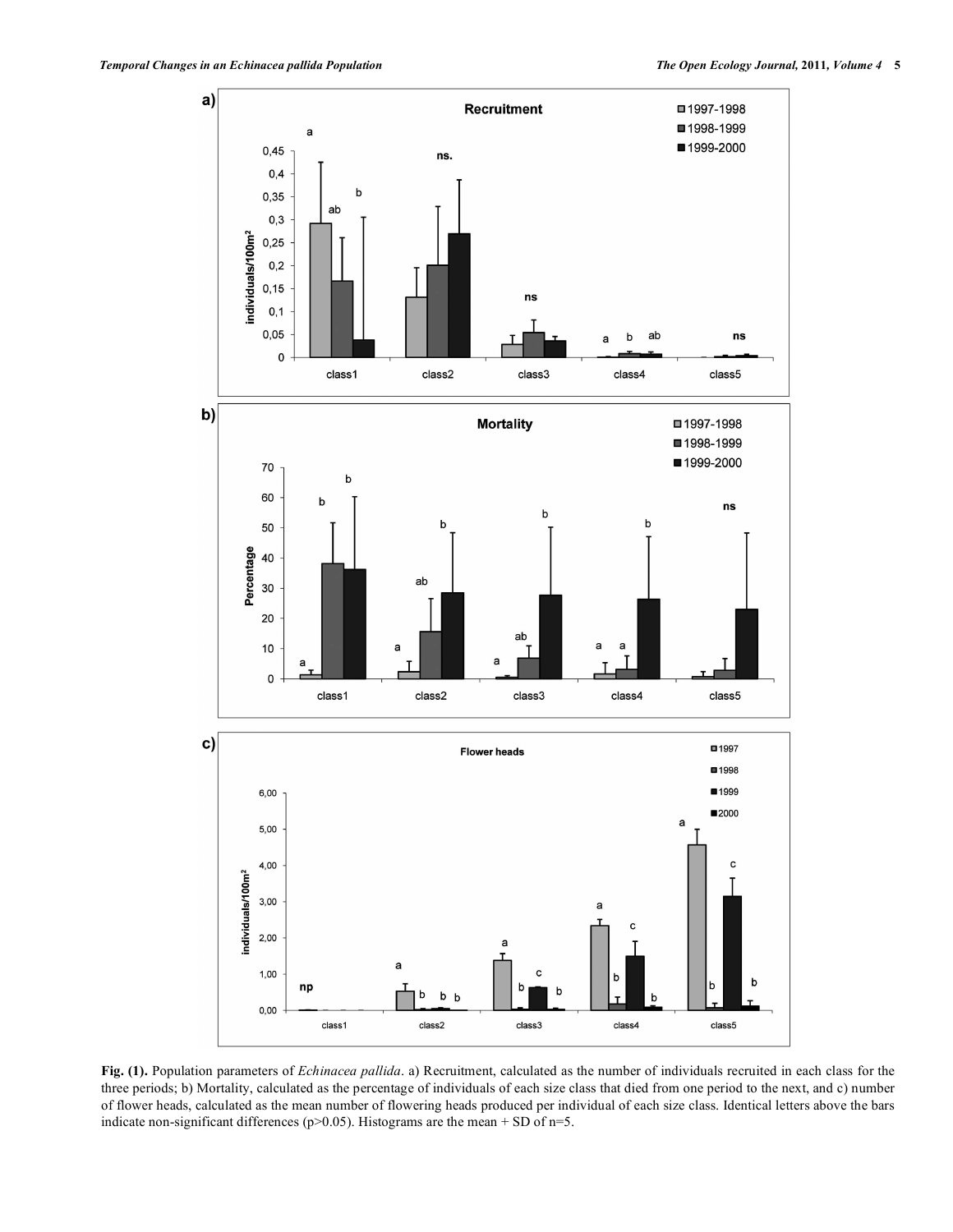

**Fig. (2).** Percentage of individuals that either progressed or remained or regressed to another class in the three analyzed periods.



**Fig. (3).** Values of the  $W_k$  index for all the stems of *Echinacea pallida*. The index was calculated every 10 cm. Clumped distribution is indicated when  $W_k$  is  $> 1$ . An intermediate distribution between clumped and complete spatial randomness is indicated when  $W_k$  is  $\leq 1$  and  $\geq$ 0.333. Significant aggregated distribution is indicated when  $W_k < -1$ . An intermediate situation between aggregated and complete spatial randomness is indicated when  $W_k$  is  $> -1$  and  $< -0.333$ .

# **DISCUSSION**

Our results revealed significant changes in the spatial distribution of the *Echinacea pallida* population of in the three study periods. Individual´s density was very very low in plot 3 with respect the others, but this can be related with environmental variability at the plot level. Recruitment and mortality differed in the three study periods for the different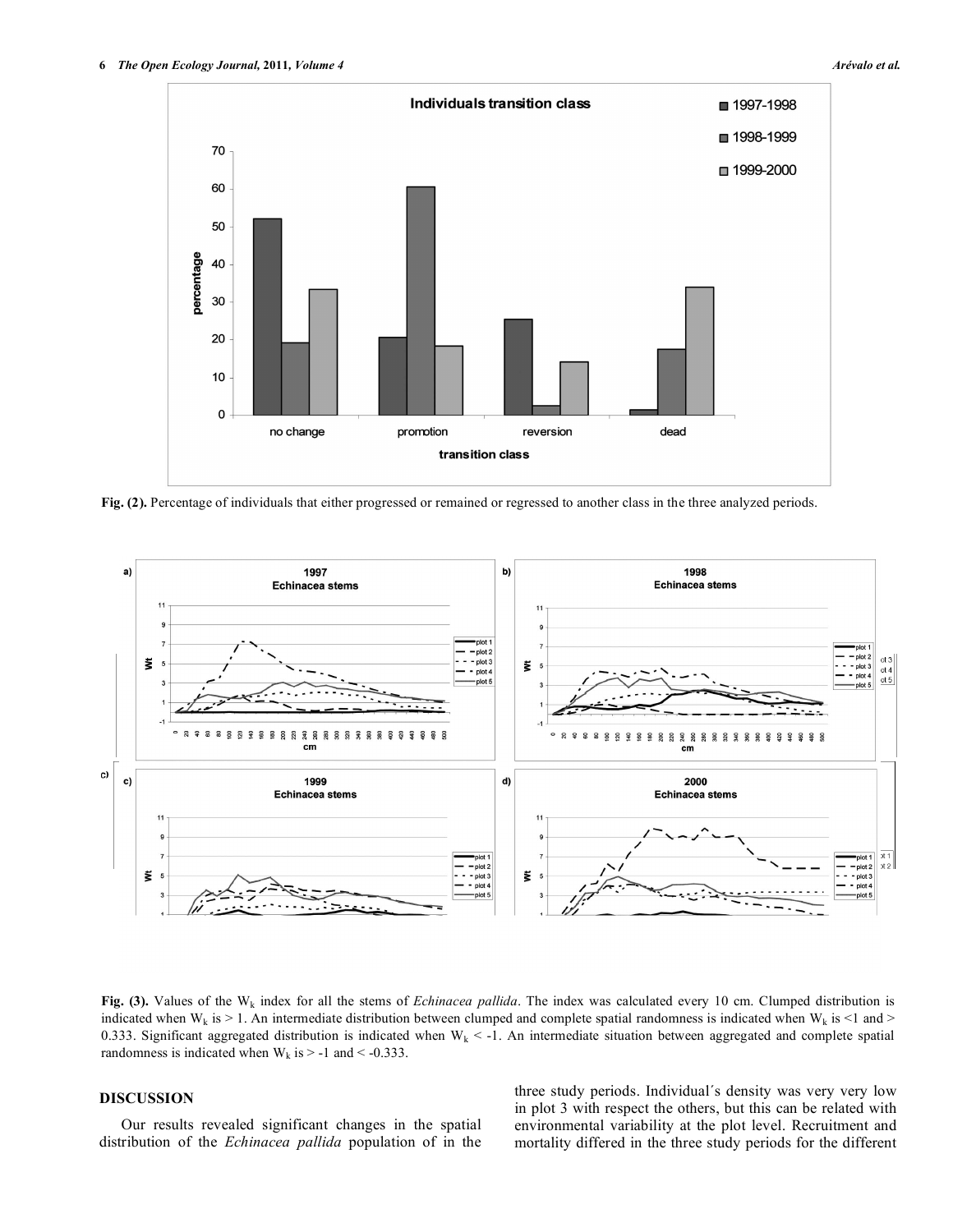

**Fig. (4).** Values of the W<sub>k</sub> index for recruitment of *Echinacea pallid* (only new individuals). The index was calculated every 10 cm (notice the different scales in graphs with respect to Fig. (3)). Again, significant aggregated distribution is indicated when  $W_k < -1$ . An intermediate situation between aggregated and complete spatial randomness is indicated when  $W_k$  is  $> -1$  and  $< -0.333$ .

size classes. Recruitment was significantly higher in the first period for class one; at the same time, mortality was significantly lower (mortality showed similar patterns in all size classes). Several studies have reported the importance of fire in the recruitment and mortality of some prairie species populations (Hulburt 1999; Vickery 2002). However, the number of flower heads per individual in each class suggested a strong relationship with the fall fires in the four study years; results were significantly higher for all classes in the year after the fall fire prescription (except the first one which is considered a pre-reproductive stage) (Fig. **1c**).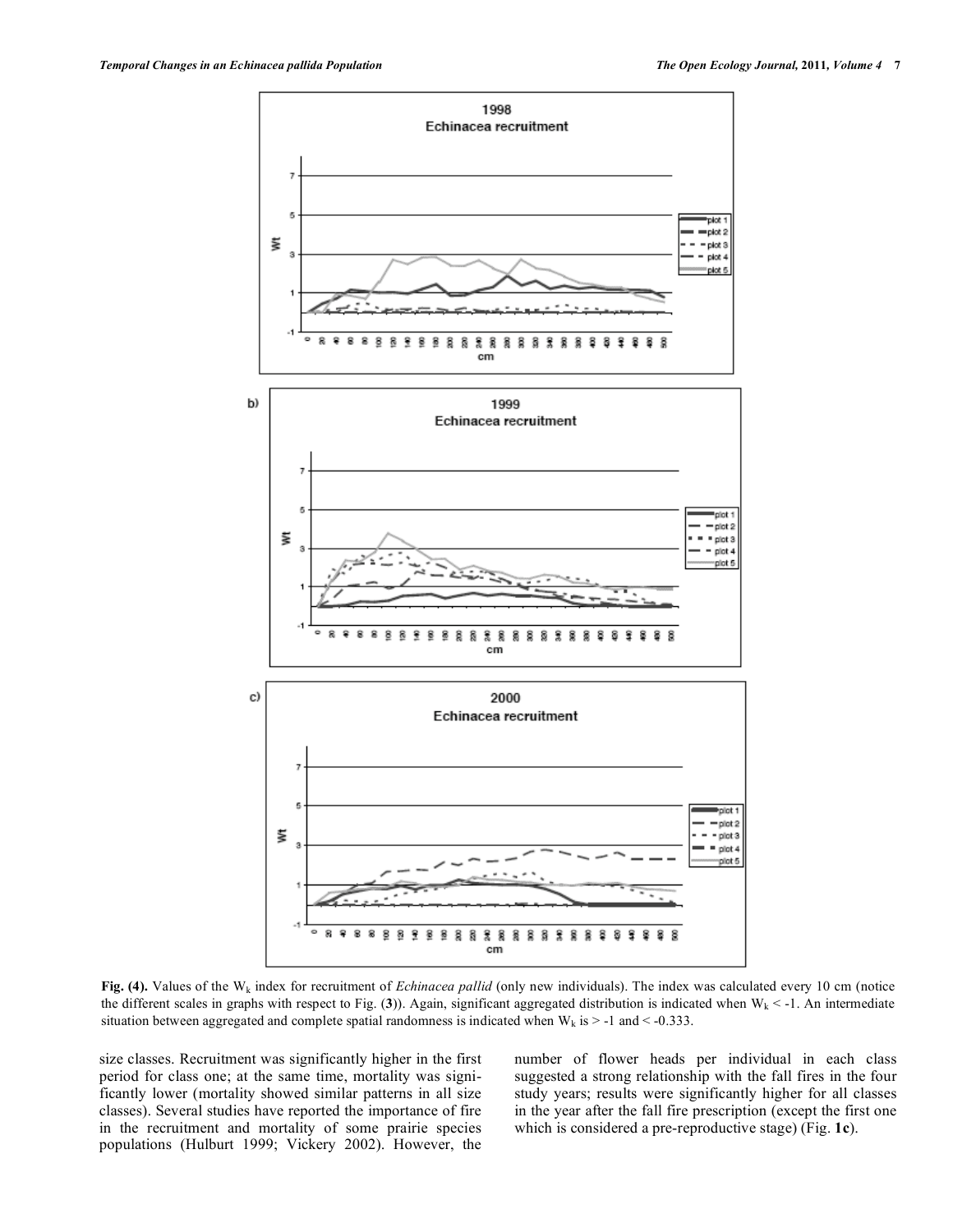Transition matrices did not show significant differences when comparing 1997-1998 and 1999-2000. However, significant differences were found when comparison was made with the period 1998-1999. We suggest that fall fire had an important effect in the transition coefficients, and that *Echinacea pallida* follows a dynamic response to fire: it produces a high number of flowering heads (using the high nutrient availability after fire) but it either reverts or remains in the same class.

Although the effects of fire have been extensively studied in the reproductive dynamics of prairie plants (Dudley and Lajtha 1993; Hamilton 1996; Vickery 2002) particularly with respect to plant survival (Maret and Wilson 2000), reversion of plant size is not a common response. We only had two fire seasons and one non-fire season, and only four years of sampling in our study. However, results suggest that a regular rate of fire is an essential feature for the population dynamics of *E. pallida*. It allows the maintenance of a stable population. The spatial analysis indicated the same direction of changes. The spatial analysis of *Echinacea pallida* stems revealed a tendency for a significant aggregation in almost all plots and years. Aggregation at different distances should be related with the prevalence of favorable microsites, such as areas with low rock cover or higher humidity. Environmental micro-heterogeneity is an important factor in determining the spatial distribution of plants (Manabe and Yamamoto 1997). However, spatial distribution at short distances (20 to 40 cm) showed a random distribution.

Leaves of *Echinacea* can be 40 cm long; thus, individuals growing at less than 30 cm from each other may be subject to mutual shadowing; these areas will eventually have negative consequences for plant establishment.

Plant aggregation became more important from 1997 to 2000. This is more likely related with the increase of individual plants in the population.

Juvenile plants showed similar patterns, except for years 1998 and 2000, when no significant aggregation was detected below 100 cm distance among plants. In 1999, aggregation started at 20 cm (Fig. **4**), and it was stronger for juveniles with respect to other years. Recruitment presented the highest rate during that year also (Table **2**), corresponding to the year previous to the prescribed burning (in opposition to the other two study years). Fire opens spaces and increases soil nutrients, allowing for a more aggregated population at short distances. Carbon investment goes to the establishment of new individuals neither than to growth of the individuals already present.

Although we only analyzed one large population and the conclusions cannot be extrapolated without further studies, these results are consistent. We can suggest from the studied period that if current management practices are maintained in the preserve, this population of *E. pallida* will present a stable population structure; it will invest energy in the production of flowers heads after an October fire and in the growth of individuals when years are not preceded by it.

# **ACKNOWLEDGEMENTS**

We thank the kind staff of the Tallgrass Prairie Preserve and the Nature Conservancy for use of their facilities and support of the project. We also thank the referees and the associate editor Dr. Carlos Busso, whose comments greatly increased the quality of the manuscript.

# **REFERENCES**

- Anderson, TW & Goodman, LA (1957) Statistical inference about Markov Chains. *Annals of Mathematical Statistics*, 28, 89-110.
- Bartha, S, Collins, SL, Glenn, SM & Kert, M (1995) Fine scale spatial organization of tallgrass prairie vegetation along a topographic gradient. *Folia Geobotanica and Phytotaxonomica*, 30, 169-84.
- Busing, RT (1996) Estimation of tree replacement in an Appalachian *Picea-Abies* forest. *Journal of Vegetation Science*, 7, 685-94.
- Collins, SL & Klahr, SC (1991) Tree dispersion in oak-dominated forest along an environmental gradient. *Oecologia*, 86, 471-77.
- Condit, R, Hubbell, SP & Foster, RB (1992) Recruitment near conspecific adults and the maintenance of tree and shrub diversity in a neotropical forest. *American Naturalist,* 140, 261-86.
- Cronquist, A (1980) *Vascular flora of the southeastern United States, volume I*. Asteracea. The University of North Carolina Press, Chapel Hill.
- Dickerson, JA, Longren, WG & Hadle, EK (1981) In: Stuckey, R, Reese, KJ (Eds) *The prairie peninsula – in the shadow of Transeau.* Proceedings of the sixth North American Prairie Conference. The Ohio State University, Columbus, 218-22.
- Dudley, JL & Lajtha, K (1993) Effects of prescribed burning on nutrient availability and primary production in sandplain grasslands. *American Midland Naturalist,* 130, 286-98.
- Ebert, TA (1999) *Plant and animal populations*. *Methods in demography*. Academic Press. London.
- Fahnestock, JT & Knapp, AK (1994) Plant responses to selective grazing by bison: Interactions between light, herbivory and water stress. *Vegetatio,* 72, 175-85.
- Floyd, SK & Ranker, TA (1998) Analysis of a transition matrix model for *Gaura neomexicana ssp. coloradensis* (Onagraceae) reveals spatial and temporal demographic variability. *International Journal of Plant Science,* 159, 853-63.
- Godron, M & Forman RTT (1986) *Landscape Ecology*. John Wiley and Sons, NY.
- Gotelli, NJ (1991) Metapopulation models: the rescue effect, the propagule rain, and the core-satellite hypothesis. *American Naturalist*, 138, 768-76.
- Hamilton, RG (1996) Using fire and bison to restore a functional tallgrass prairie landscape. *Transcript of the 61st North American Wildlife and Natural Resource Conference*: 208-14.
- He, F, Legendre, P & Lafrankie, JV (1997) Distribution patterns of tree species in a Malaysian tropical rain forest. *Journal of Vegetation Science,* 8, 105-14.
- Hemmerly, TE (1976) *Life cycle strategy of a highly endemic cedar glade species: Echinacea tennesseensis* (Compositae). Ph. D. dissertation, Vanderbilt University, Nashville, Tennessee.
- Horn, HS (1975) In: Cody, ML & Diamond, J (Eds.) *Ecology and Evolution of Communities*, Belknap Press, Cambridge, Massachusetts. 196- 211.
- Horvitz, CC & Schemske, DK (1995) Spatiotemporal variation in demographic transitions of a tropical understory herb: projection matrix analysis. *Ecological Monographs*, 65, 155-92.
- Hubbell, SP & Werner, PA (1979) On measuring the intrinsic rate of increase of populations with heterogeneous life histories. *American Naturalist,* 113, 277-93.
- Hulburt, DP (1999) *Population ecology and economic botany of Echinacea angustifolia. A native prairie medicinal plant*. Ph. D. Dissertation. University of Kansas. Manhattan.
- Johnson, RG & Anderson, RC (1986) The seed bank of a tallgrass prairie in Illinois. *American Midland Naturalist,* 115, 123-30.
- Kalisz, S & McPeek, MA (1993) Extinction dynamics, population growth and seed banks: and example using an age-structure annual. *Oecologia*, 95, 314-20.
- Ladd, D & Oberle, F (1995) *Tallgrass prairie wildflowers*. Falcon Publishing Inc., Helena, Montana.
- Lepš, J (1990) In: Krahulec, FL, Agnew, S & Willens HJ (Eds) *Spatial processes in Plant Communities*, Academic Publ., The Hague. 71- 82.